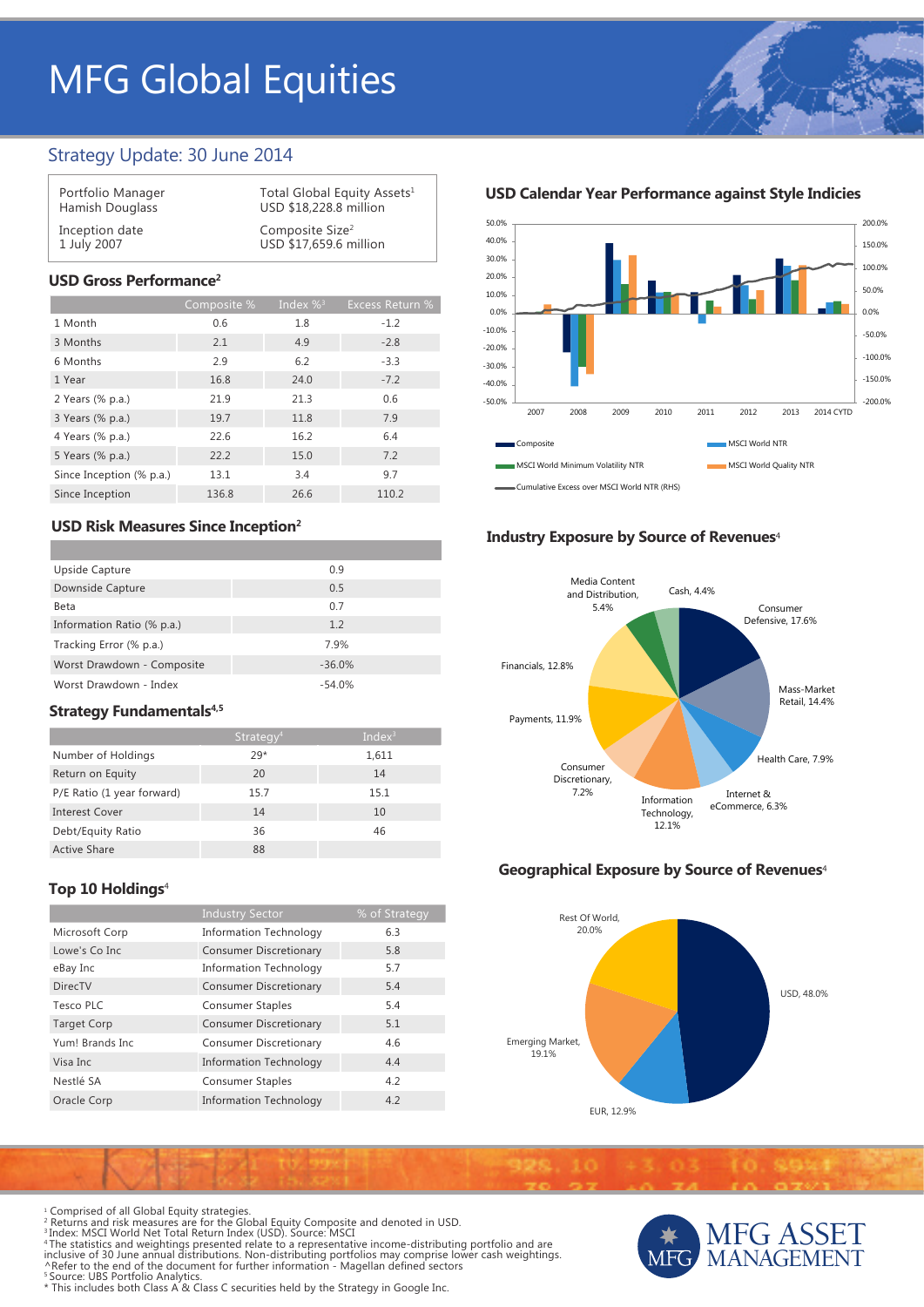#### **Market Commentary**

During the second quarter of 2014, the Federal Reserve continued to normalise US monetary policy amid expanding economic activity and an improving employment situation. Conversely, the ECB took further steps to support the Eurozone, which continues to suffer from below-target inflation. These include a number of measures to boost bank lending, including the introduction of negative interest rates on funds deposited with the ECB, as well as the decision to halt sterilisation of bond purchases undertaken as part of its Securities Market Programme (SMP), an action which has been judged by some as a potential pre-cursor to a US-style quantitative easing programme.

In our view, the drivers of US economic growth continue to gather strength, justifying the Federal Reserve's moves to normalise monetary policy. We continue to consider the unwinding of Quantitative Easing as the single most important factor that will impact markets and economies over the next few years. Higher interest rates will be disruptive to markets, particularly those where investors have sought duration and higher yields. We note that the rally in US and European government bonds over the past 6 months (when economic data would have suggested that the opposite might have been expected) may, in part, be due to the Bank of Japan's \$600 billion (per annum) quantitative easing programme encouraging Japanese banks, insurers and pension funds to sell Japanese government bonds and invest in other assets, including foreign sovereign bonds.

In China, the property downturn continued with little sign that the government is ready to relax general controls imposed on the market towards the end of 2013. In our opinion, it remains possible that China's economy could experience a significant slowdown as a combined result of market forces and the government's continuing efforts to address the structural oversupply inherent within its housing market. The rapid rate of credit expansion experienced by China in recent years, and its role in funding the property developers, adds further to economic risk. We continue to monitor the situation closely.

#### **Key Stock in Focus:**

## ebay inc

eBay has two global businesses – Marketplaces (ebay.com) and PayPal. In 2013, these businesses facilitated over US\$200 billion in commerce, representing approximately 2% of total global retail sales. On these sales, eBay generated US\$16 billion in revenue and operating income of US\$3.4 billion.

#### **Marketplaces (52% of revenue and 67% of operating income)**

Marketplaces is a leading global e-commerce marketplace, with over 60% of its gross sales generated outside the US. eBay facilitated over US\$75 billion of Gross Merchandise Sales (GMV) in 2013. With 140 million active users, Marketplaces provides significant value to online merchants seeking customers, with only Amazon.com having a similar scale.

Marketplaces' initial success was as an auction site in the early days of e-commerce. Increasing full-service online competition from Amazon resulted in stagnant growth from 2008 to 2010. Since then, eBay's management has successfully repositioned the company, using listing fees, search ranking and other tools to encourage sellers to improve service. By 2013, 70% of Marketplace's sales were at a fixed price and over 50% included free shipping. Although auctions and vehicle sales have continued to fall, total Marketplace's gross sales grew by over 10% p.a. between 2010 and 2013.

#### **PayPal (41% of revenue and 31% of operating income)**

PayPal is the leading global online wallet, with over 148 million active accounts in over 190 countries and 25 currencies. It allows consumers to purchase online with convenience and security by entering their financial information only once (and never divulging it to merchants). It offers small merchants an inexpensive means of accepting payments and reduces shopping cart abandonment by streamlining transactions.

PayPal is a member of a select group of global method of payment providers, including Visa, MasterCard and American Express. Significant barriers to entry mean that it would be very difficult even for large tech companies like Google, Apple and Amazon to enter the payments market.

Over the last three years, PayPal has experienced well over 20% compound growth in revenue and profit. The business is highly scalable and we expect operating margins to expand materially as this growth continues and the company completes the build out of its global payment infrastructure. Current margins are 24%, compared to Visa and Mastercard's margins of 50-60%.

#### **Strategy Commentary**

As at 30 June 2014, the Strategy consisted of 28 investments (compared to 28 investments at 31 March 2014). The top ten investments represented 51.2% of the Strategy at 30 June 2014, while they represented 53.6% at 31 March 2014.

Over the quarter, the top contributor to absolute performance was DirecTV, which rose strongly after receiving a takeover approach from US telecoms giant AT&T. Other strong performers included Yum! Brands, whose Chinese business began to bounce back strongly after a difficult 2013, and Nestle which has been able to offset the effects of soft consumer demand through innovation in both developed and emerging markets, and has recently signalled a willingness to move further into the Nutrition, Health and Wellness space.

Conversely, eBay was among the Strategy's largest detractors, suffering a confluence of headwinds including a data breach, a change in Google's search algorithm adversely affecting its positioning within internet search results, slowing (but still strong) retail sales growth and the resignation of PayPal's CEO. We judge these issues of limited materiality to eBay's investment case over the longer term. Lowe's also detracted, with its share price continuing to consolidate after very strong performance in recent years, given recent mixed data points on the housing recovery's trajectory. Also, Target's results were negatively affected by continued losses in its Canadian business, which is suffering from execution errors, while its US business was held back by the lingering impact of the data breach, as well as an economic environment that remains constrained for the portion of its customers on lower incomes. We are aware of Target's short-term headwinds and continue to believe that the company is likely to surmount these over the next 3 years.

The Strategy is fully invested, despite the strong rise in equity markets in 2013, as we believe its holdings have appealing valuations and should deliver attractive returns for investors over the next 3-5 years. The Strategy remains positioned to benefit from a strengthening US economy, along with normalisation of interest rates and capital market activity.

#### **The Omni-Channel Opportunity**

The dramatic growth in smartphones and tablets, coupled with ubiquitous wireless connectivity, has changed the way that people use the internet and expanded the addressable market for internet companies. As a result, eBay users can access its services more frequently and with greater convenience. PayPal is also useful on smartphones, as few people want to enter their credit card information on a small touch-based device. These benefits have contributed to the rapid growth of eBay's businesses on mobile devices. In 2013, mobile commerce volume already represented 16% of eBay's total volume, or US\$33b.

Smartphones are quickly bridging the gap between what was previously perceived to be two separate retail channels: online, where eBay's businesses were confined, and offline, creating a single, ubiquitous merchant-customer relationship, known as omni-channel. As the leading third-party internet-enabled facilitator of commerce and payments, this creates enormous opportunities for eBay to expand its market beyond e-commerce, and to increase the number and quality of services that it offers.

Many traditional retailers continue to struggle due to the secular shift to e-commerce, with these struggles compounded by increasing competition from Amazon. Amazon's success is in part derived from its convenience and superior ability to successfully make use of customer data. However, eBay's businesses are well positioned to partner with traditional offline retailers, providing them with the means to fight back:

- Leveraging store assets: eBay can display a local retailer's inventory online (on its websites and apps) and give customers the choice of delivery or pick up in-store.
- Levelling the data playing field and more: PayPal is increasing its presence offline at the point of sale in the US. PayPal encourages customers to identify themselves to merchants to receive special treatment, increasing a merchant's visibility into its customers' behaviours, its ability to reward loyalty, personalise the experience and drive sales.

PayPal is in the early stages of its strategy of achieving ubiquity online (on and off eBay), at the retail point of sale and within apps consumers use to conduct transactions (e.g. Uber). In 2013, PayPal was used for 73% of eBay gross sales, 11% of online transactions off-eBay, and currently 0% of transactions offline. The opportunity is immense.

We believe that eBay is currently attractively priced and there is potentially enormous upside should Marketplaces and PayPal successfully execute their omni-channel strategies.